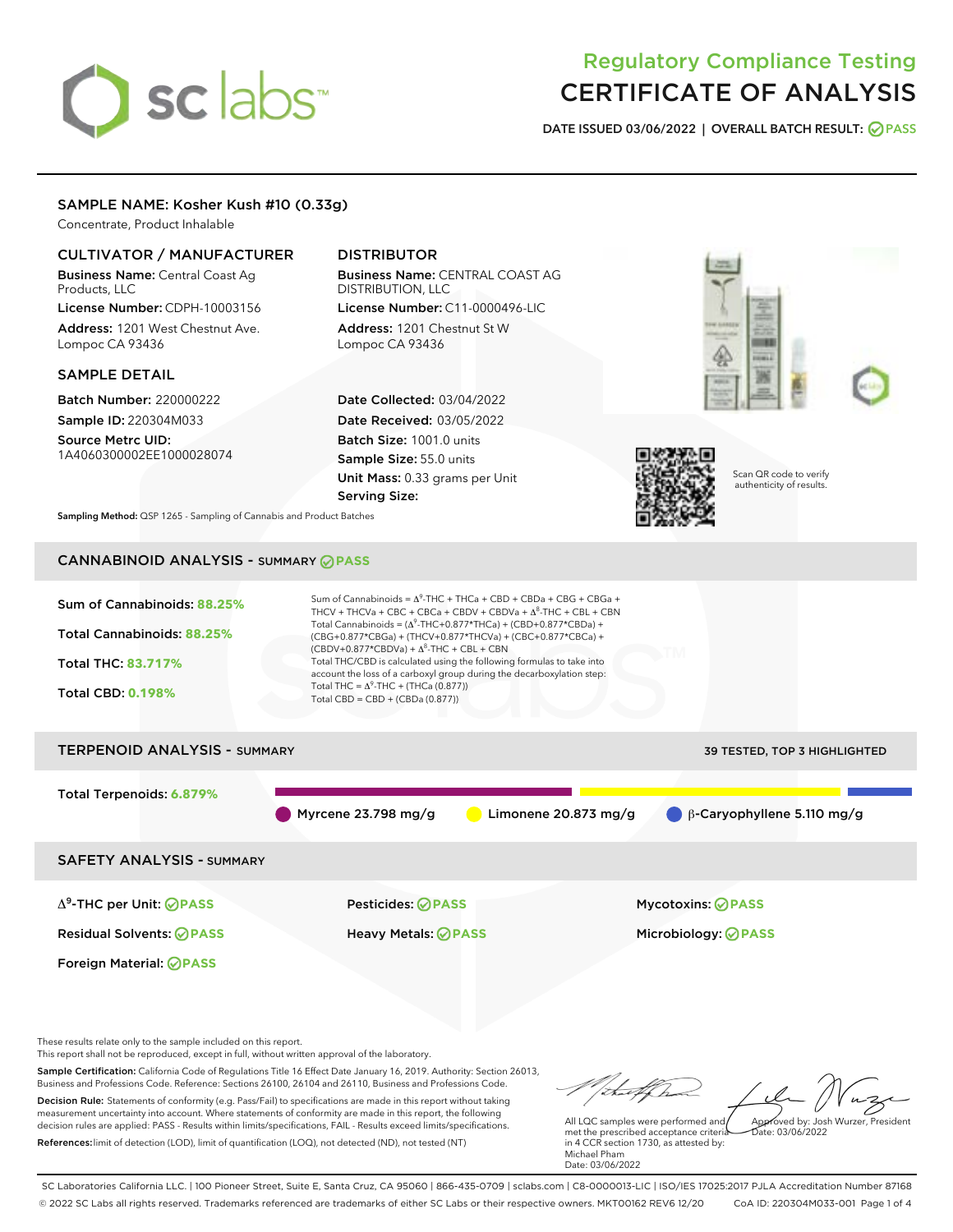



KOSHER KUSH #10 (0.33G) | DATE ISSUED 03/06/2022 | OVERALL BATCH RESULT: **@ PASS** 

#### CANNABINOID TEST RESULTS - 03/05/2022 2 PASS

Tested by high-performance liquid chromatography with diode-array detection (HPLC-DAD). **Method:** QSP 1157 - Analysis of Cannabinoids by HPLC-DAD

#### TOTAL CANNABINOIDS: **88.25%** Total Cannabinoids (Total THC) + (Total CBD) +

(Total CBG) + (Total THCV) + (Total CBC) +  $(Total$  CBDV) +  $\Delta$ <sup>8</sup>-THC + CBL + CBN

TOTAL THC: **83.717%** Total THC (Δ<sup>9</sup> -THC+0.877\*THCa)

TOTAL CBD: **0.198%**

Total CBD (CBD+0.877\*CBDa)

TOTAL CBG: 3.587% Total CBG (CBG+0.877\*CBGa)

TOTAL THCV: 0.56% Total THCV (THCV+0.877\*THCVa)

TOTAL CBC: ND Total CBC (CBC+0.877\*CBCa)

TOTAL CBDV: ND Total CBDV (CBDV+0.877\*CBDVa)

| <b>COMPOUND</b> | LOD/LOO<br>(mg/g)          | <b>MEASUREMENT</b><br><b>UNCERTAINTY</b><br>(mg/g) | <b>RESULT</b><br>(mg/g) | <b>RESULT</b><br>(%) |
|-----------------|----------------------------|----------------------------------------------------|-------------------------|----------------------|
| $\Delta^9$ -THC | 0.06/0.26                  | ±22.436                                            | 837.17                  | 83.717               |
| <b>CBG</b>      | 0.06/0.19                  | ±1.101                                             | 35.87                   | 3.587                |
| <b>THCV</b>     | 0.1/0.2                    | ±0.22                                              | 5.6                     | 0.56                 |
| <b>CBD</b>      | 0.07/0.29                  | ±0.071                                             | 1.98                    | 0.198                |
| $\Delta^8$ -THC | 0.1/0.4                    | ±0.12                                              | 1.9                     | 0.19                 |
| <b>THCa</b>     | 0.05/0.14                  | N/A                                                | <b>ND</b>               | <b>ND</b>            |
| <b>THCVa</b>    | 0.07/0.20                  | N/A                                                | <b>ND</b>               | <b>ND</b>            |
| <b>CBDa</b>     | 0.02/0.19                  | N/A                                                | <b>ND</b>               | <b>ND</b>            |
| <b>CBDV</b>     | 0.04/0.15                  | N/A                                                | <b>ND</b>               | <b>ND</b>            |
| <b>CBDVa</b>    | 0.03 / 0.53                | N/A                                                | <b>ND</b>               | <b>ND</b>            |
| <b>CBGa</b>     | 0.1/0.2                    | N/A                                                | <b>ND</b>               | <b>ND</b>            |
| <b>CBL</b>      | 0.06 / 0.24                | N/A                                                | <b>ND</b>               | <b>ND</b>            |
| <b>CBN</b>      | 0.1/0.3                    | N/A                                                | <b>ND</b>               | <b>ND</b>            |
| <b>CBC</b>      | 0.2 / 0.5                  | N/A                                                | <b>ND</b>               | <b>ND</b>            |
| <b>CBCa</b>     | 0.07 / 0.28                | N/A                                                | <b>ND</b>               | <b>ND</b>            |
|                 | <b>SUM OF CANNABINOIDS</b> |                                                    | 882.5 mg/g              | 88.25%               |

#### **UNIT MASS: 0.33 grams per Unit**

| $\Delta^9$ -THC per Unit               | 1100 per-package limit | 276.27 mg/unit | <b>PASS</b> |
|----------------------------------------|------------------------|----------------|-------------|
| <b>Total THC per Unit</b>              |                        | 276.27 mg/unit |             |
| <b>CBD</b> per Unit                    |                        | $0.65$ mg/unit |             |
| <b>Total CBD per Unit</b>              |                        | $0.65$ mg/unit |             |
| <b>Sum of Cannabinoids</b><br>per Unit |                        | 291.2 mg/unit  |             |
| <b>Total Cannabinoids</b><br>per Unit  |                        | 291.2 mg/unit  |             |

| <b>COMPOUND</b>         | LOD/LOQ<br>(mg/g) | <b>MEASUREMENT</b><br><b>UNCERTAINTY</b><br>(mg/g) | <b>RESULT</b><br>(mg/g)                         | <b>RESULT</b><br>(%) |
|-------------------------|-------------------|----------------------------------------------------|-------------------------------------------------|----------------------|
| <b>Myrcene</b>          | 0.008 / 0.025     | ±0.2380                                            | 23.798                                          | 2.3798               |
| Limonene                | 0.005 / 0.016     | ±0.2317                                            | 20.873                                          | 2.0873               |
| $\beta$ -Caryophyllene  | 0.004 / 0.012     | ±0.1415                                            | 5.110                                           | 0.5110               |
| Linalool                | 0.009 / 0.032     | ±0.1339                                            | 4.523                                           | 0.4523               |
| <b>β-Pinene</b>         | 0.004 / 0.014     | ±0.0298                                            | 3.347                                           | 0.3347               |
| $\alpha$ -Pinene        | 0.005 / 0.017     | ±0.0202                                            | 3.015                                           | 0.3015               |
| $\beta$ -Ocimene        | 0.006 / 0.020     | ±0.0361                                            | 1.445                                           | 0.1445               |
| Fenchol                 | 0.010 / 0.034     | ±0.0393                                            | 1.304                                           | 0.1304               |
| Terpinolene             | 0.008 / 0.026     | ±0.0193                                            | 1.213                                           | 0.1213               |
| $\alpha$ -Humulene      | 0.009 / 0.029     | ±0.0289                                            | 1.155                                           | 0.1155               |
| Terpineol               | 0.009 / 0.031     | ±0.0368                                            | 0.770                                           | 0.0770               |
| trans-ß-Farnesene       | 0.008 / 0.025     | ±0.0184                                            | 0.668                                           | 0.0668               |
| Camphene                | 0.005 / 0.015     | ±0.0031                                            | 0.339                                           | 0.0339               |
| Valencene               | 0.009 / 0.030     | ±0.0138                                            | 0.258                                           | 0.0258               |
| Borneol                 | 0.005 / 0.016     | ±0.0069                                            | 0.210                                           | 0.0210               |
| Fenchone                | 0.009 / 0.028     | ±0.0032                                            | 0.142                                           | 0.0142               |
| Guaiol                  | 0.009 / 0.030     | ±0.0042                                            | 0.114                                           | 0.0114               |
| Nerolidol               | 0.006 / 0.019     | ±0.0050                                            | 0.102                                           | 0.0102               |
| $\alpha$ -Bisabolol     | 0.008 / 0.026     | ±0.0027                                            | 0.064                                           | 0.0064               |
| $\gamma$ -Terpinene     | 0.006 / 0.018     | ±0.0007                                            | 0.052                                           | 0.0052               |
| Citronellol             | 0.003 / 0.010     | ±0.0019                                            | 0.049                                           | 0.0049               |
| $\alpha$ -Phellandrene  | 0.006 / 0.020     | ±0.0005                                            | 0.048                                           | 0.0048               |
| $\alpha$ -Terpinene     | 0.005 / 0.017     | ±0.0005                                            | 0.041                                           | 0.0041               |
| Caryophyllene<br>Oxide  | 0.010 / 0.033     | ±0.0014                                            | 0.040                                           | 0.0040               |
| $\Delta^3$ -Carene      | 0.005 / 0.018     | ±0.0004                                            | 0.032                                           | 0.0032               |
| Eucalyptol              | 0.006 / 0.018     | ±0.0006                                            | 0.028                                           | 0.0028               |
| Geraniol                | 0.002 / 0.007     | ±0.0009                                            | 0.026                                           | 0.0026               |
| Sabinene Hydrate        | 0.006 / 0.022     | ±0.0007                                            | 0.024                                           | 0.0024               |
| Sabinene                | 0.004 / 0.014     | N/A                                                | <loq< th=""><th><loq< th=""></loq<></th></loq<> | <loq< th=""></loq<>  |
| p-Cymene                | 0.005 / 0.016     | N/A                                                | $<$ LOO                                         | $\sim$ 0.0           |
| Nerol                   | 0.003 / 0.011     | N/A                                                | <loq< th=""><th><loq< th=""></loq<></th></loq<> | <loq< th=""></loq<>  |
| Isopulegol              | 0.005 / 0.016     | N/A                                                | ND                                              | ND                   |
| Camphor                 | 0.006 / 0.019     | N/A                                                | ND                                              | ND                   |
| Isoborneol              | 0.004 / 0.012     | N/A                                                | ND                                              | ND                   |
| Menthol                 | 0.008 / 0.025     | N/A                                                | ND                                              | ND                   |
| Pulegone                | 0.003 / 0.011     | N/A                                                | ND                                              | ND                   |
| <b>Geranyl Acetate</b>  | 0.004 / 0.014     | N/A                                                | ND                                              | ND                   |
| $\alpha$ -Cedrene       | 0.005 / 0.016     | N/A                                                | ND                                              | ND                   |
| Cedrol                  | 0.008 / 0.027     | N/A                                                | ND                                              | ND                   |
| <b>TOTAL TERPENOIDS</b> |                   |                                                    | 68.790 mg/g                                     | 6.879%               |

SC Laboratories California LLC. | 100 Pioneer Street, Suite E, Santa Cruz, CA 95060 | 866-435-0709 | sclabs.com | C8-0000013-LIC | ISO/IES 17025:2017 PJLA Accreditation Number 87168 © 2022 SC Labs all rights reserved. Trademarks referenced are trademarks of either SC Labs or their respective owners. MKT00162 REV6 12/20 CoA ID: 220304M033-001 Page 2 of 4

#### TERPENOID TEST RESULTS - 03/06/2022

Terpene analysis utilizing gas chromatography-flame ionization detection (GC-FID). **Method:** QSP 1192 - Analysis of Terpenoids by GC-FID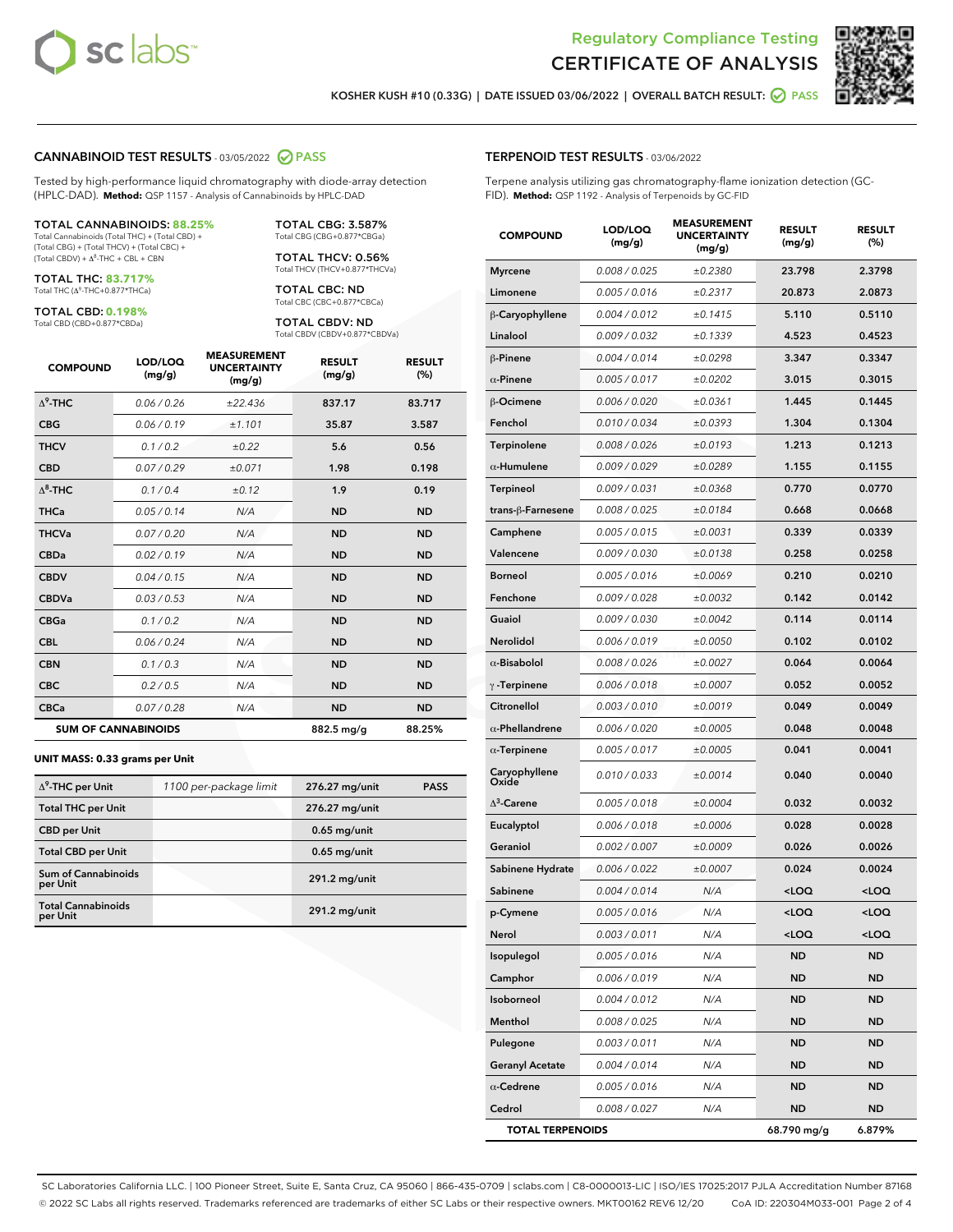



KOSHER KUSH #10 (0.33G) | DATE ISSUED 03/06/2022 | OVERALL BATCH RESULT: @ PASS

#### CATEGORY 1 PESTICIDE TEST RESULTS - 03/06/2022 2 PASS

Pesticide and plant growth regulator analysis utilizing high-performance liquid chromatography-mass spectrometry (HPLC-MS) or gas chromatography-mass spectrometry (GC-MS). \*GC-MS utilized where indicated. **Method:** QSP 1212 - Analysis of Pesticides and Mycotoxins by LC-MS or QSP 1213 - Analysis of Pesticides by GC-MS

| 0.03 / 0.08<br><b>ND</b><br>Aldicarb<br>$\ge$ LOD<br>N/A<br><b>PASS</b><br>Carbofuran<br><b>PASS</b><br>0.02 / 0.05<br>$>$ LOD<br>N/A<br><b>ND</b><br>Chlordane*<br>0.03 / 0.08<br>N/A<br><b>ND</b><br><b>PASS</b><br>$\ge$ LOD<br>Chlorfenapyr*<br>0.03/0.10<br><b>ND</b><br><b>PASS</b><br>$\ge$ LOD<br>N/A<br>Chlorpyrifos<br>0.02/0.06<br>$>$ LOD<br>N/A<br><b>ND</b><br><b>PASS</b><br>0.02 / 0.07<br>N/A<br><b>ND</b><br>Coumaphos<br>$\ge$ LOD<br><b>PASS</b><br>Daminozide<br>0.02 / 0.07<br>N/A<br><b>ND</b><br><b>PASS</b><br>$\ge$ LOD<br><b>Dichlorvos</b><br>0.03/0.09<br>N/A<br><b>ND</b><br>$\ge$ LOD<br><b>PASS</b><br>(DDVP)<br>Dimethoate<br>0.03/0.08<br>N/A<br><b>ND</b><br><b>PASS</b><br>$>$ LOD<br>Ethoprophos<br>0.03/0.10<br>$\ge$ LOD<br>N/A<br><b>ND</b><br><b>PASS</b><br>Etofenprox<br>0.02 / 0.06<br>N/A<br><b>ND</b><br><b>PASS</b><br>$>$ LOD<br>N/A<br>Fenoxycarb<br>0.03/0.08<br>$>$ LOD<br><b>ND</b><br><b>PASS</b><br>0.03 / 0.08<br>$\ge$ LOD<br>N/A<br><b>ND</b><br><b>PASS</b><br>Fipronil<br>Imazalil<br>0.02/0.06<br>$>$ LOD<br>N/A<br><b>ND</b><br><b>PASS</b><br><b>Methiocarb</b><br>0.02 / 0.07<br>N/A<br><b>ND</b><br><b>PASS</b><br>$\ge$ LOD<br>Parathion-methyl<br>0.03/0.10<br>N/A<br><b>ND</b><br><b>PASS</b><br>$\ge$ LOD<br>0.03/0.09<br>N/A<br><b>ND</b><br><b>PASS</b><br><b>Mevinphos</b><br>$>$ LOD<br>Paclobutrazol<br>0.02 / 0.05<br>N/A<br><b>ND</b><br><b>PASS</b><br>$\ge$ LOD<br>0.03/0.09<br>N/A<br><b>ND</b><br><b>PASS</b><br>$>$ LOD<br>Propoxur<br>0.03 / 0.08<br>$\ge$ LOD<br>N/A<br><b>ND</b><br><b>PASS</b><br>Spiroxamine<br>0.03/0.10<br>N/A<br><b>ND</b><br><b>PASS</b><br>Thiacloprid<br>$\ge$ LOD | <b>COMPOUND</b> | LOD/LOQ<br>$(\mu g/g)$ | <b>ACTION</b><br>LIMIT<br>$(\mu g/g)$ | <b>MEASUREMENT</b><br><b>UNCERTAINTY</b><br>$(\mu g/g)$ | <b>RESULT</b><br>$(\mu g/g)$ | <b>RESULT</b> |
|-------------------------------------------------------------------------------------------------------------------------------------------------------------------------------------------------------------------------------------------------------------------------------------------------------------------------------------------------------------------------------------------------------------------------------------------------------------------------------------------------------------------------------------------------------------------------------------------------------------------------------------------------------------------------------------------------------------------------------------------------------------------------------------------------------------------------------------------------------------------------------------------------------------------------------------------------------------------------------------------------------------------------------------------------------------------------------------------------------------------------------------------------------------------------------------------------------------------------------------------------------------------------------------------------------------------------------------------------------------------------------------------------------------------------------------------------------------------------------------------------------------------------------------------------------------------------------------------------------------------------------------------------------------------------------|-----------------|------------------------|---------------------------------------|---------------------------------------------------------|------------------------------|---------------|
|                                                                                                                                                                                                                                                                                                                                                                                                                                                                                                                                                                                                                                                                                                                                                                                                                                                                                                                                                                                                                                                                                                                                                                                                                                                                                                                                                                                                                                                                                                                                                                                                                                                                               |                 |                        |                                       |                                                         |                              |               |
|                                                                                                                                                                                                                                                                                                                                                                                                                                                                                                                                                                                                                                                                                                                                                                                                                                                                                                                                                                                                                                                                                                                                                                                                                                                                                                                                                                                                                                                                                                                                                                                                                                                                               |                 |                        |                                       |                                                         |                              |               |
|                                                                                                                                                                                                                                                                                                                                                                                                                                                                                                                                                                                                                                                                                                                                                                                                                                                                                                                                                                                                                                                                                                                                                                                                                                                                                                                                                                                                                                                                                                                                                                                                                                                                               |                 |                        |                                       |                                                         |                              |               |
|                                                                                                                                                                                                                                                                                                                                                                                                                                                                                                                                                                                                                                                                                                                                                                                                                                                                                                                                                                                                                                                                                                                                                                                                                                                                                                                                                                                                                                                                                                                                                                                                                                                                               |                 |                        |                                       |                                                         |                              |               |
|                                                                                                                                                                                                                                                                                                                                                                                                                                                                                                                                                                                                                                                                                                                                                                                                                                                                                                                                                                                                                                                                                                                                                                                                                                                                                                                                                                                                                                                                                                                                                                                                                                                                               |                 |                        |                                       |                                                         |                              |               |
|                                                                                                                                                                                                                                                                                                                                                                                                                                                                                                                                                                                                                                                                                                                                                                                                                                                                                                                                                                                                                                                                                                                                                                                                                                                                                                                                                                                                                                                                                                                                                                                                                                                                               |                 |                        |                                       |                                                         |                              |               |
|                                                                                                                                                                                                                                                                                                                                                                                                                                                                                                                                                                                                                                                                                                                                                                                                                                                                                                                                                                                                                                                                                                                                                                                                                                                                                                                                                                                                                                                                                                                                                                                                                                                                               |                 |                        |                                       |                                                         |                              |               |
|                                                                                                                                                                                                                                                                                                                                                                                                                                                                                                                                                                                                                                                                                                                                                                                                                                                                                                                                                                                                                                                                                                                                                                                                                                                                                                                                                                                                                                                                                                                                                                                                                                                                               |                 |                        |                                       |                                                         |                              |               |
|                                                                                                                                                                                                                                                                                                                                                                                                                                                                                                                                                                                                                                                                                                                                                                                                                                                                                                                                                                                                                                                                                                                                                                                                                                                                                                                                                                                                                                                                                                                                                                                                                                                                               |                 |                        |                                       |                                                         |                              |               |
|                                                                                                                                                                                                                                                                                                                                                                                                                                                                                                                                                                                                                                                                                                                                                                                                                                                                                                                                                                                                                                                                                                                                                                                                                                                                                                                                                                                                                                                                                                                                                                                                                                                                               |                 |                        |                                       |                                                         |                              |               |
|                                                                                                                                                                                                                                                                                                                                                                                                                                                                                                                                                                                                                                                                                                                                                                                                                                                                                                                                                                                                                                                                                                                                                                                                                                                                                                                                                                                                                                                                                                                                                                                                                                                                               |                 |                        |                                       |                                                         |                              |               |
|                                                                                                                                                                                                                                                                                                                                                                                                                                                                                                                                                                                                                                                                                                                                                                                                                                                                                                                                                                                                                                                                                                                                                                                                                                                                                                                                                                                                                                                                                                                                                                                                                                                                               |                 |                        |                                       |                                                         |                              |               |
|                                                                                                                                                                                                                                                                                                                                                                                                                                                                                                                                                                                                                                                                                                                                                                                                                                                                                                                                                                                                                                                                                                                                                                                                                                                                                                                                                                                                                                                                                                                                                                                                                                                                               |                 |                        |                                       |                                                         |                              |               |
|                                                                                                                                                                                                                                                                                                                                                                                                                                                                                                                                                                                                                                                                                                                                                                                                                                                                                                                                                                                                                                                                                                                                                                                                                                                                                                                                                                                                                                                                                                                                                                                                                                                                               |                 |                        |                                       |                                                         |                              |               |
|                                                                                                                                                                                                                                                                                                                                                                                                                                                                                                                                                                                                                                                                                                                                                                                                                                                                                                                                                                                                                                                                                                                                                                                                                                                                                                                                                                                                                                                                                                                                                                                                                                                                               |                 |                        |                                       |                                                         |                              |               |
|                                                                                                                                                                                                                                                                                                                                                                                                                                                                                                                                                                                                                                                                                                                                                                                                                                                                                                                                                                                                                                                                                                                                                                                                                                                                                                                                                                                                                                                                                                                                                                                                                                                                               |                 |                        |                                       |                                                         |                              |               |
|                                                                                                                                                                                                                                                                                                                                                                                                                                                                                                                                                                                                                                                                                                                                                                                                                                                                                                                                                                                                                                                                                                                                                                                                                                                                                                                                                                                                                                                                                                                                                                                                                                                                               |                 |                        |                                       |                                                         |                              |               |
|                                                                                                                                                                                                                                                                                                                                                                                                                                                                                                                                                                                                                                                                                                                                                                                                                                                                                                                                                                                                                                                                                                                                                                                                                                                                                                                                                                                                                                                                                                                                                                                                                                                                               |                 |                        |                                       |                                                         |                              |               |
|                                                                                                                                                                                                                                                                                                                                                                                                                                                                                                                                                                                                                                                                                                                                                                                                                                                                                                                                                                                                                                                                                                                                                                                                                                                                                                                                                                                                                                                                                                                                                                                                                                                                               |                 |                        |                                       |                                                         |                              |               |
|                                                                                                                                                                                                                                                                                                                                                                                                                                                                                                                                                                                                                                                                                                                                                                                                                                                                                                                                                                                                                                                                                                                                                                                                                                                                                                                                                                                                                                                                                                                                                                                                                                                                               |                 |                        |                                       |                                                         |                              |               |
|                                                                                                                                                                                                                                                                                                                                                                                                                                                                                                                                                                                                                                                                                                                                                                                                                                                                                                                                                                                                                                                                                                                                                                                                                                                                                                                                                                                                                                                                                                                                                                                                                                                                               |                 |                        |                                       |                                                         |                              |               |

#### CATEGORY 2 PESTICIDE TEST RESULTS - 03/06/2022 @ PASS

| <b>COMPOUND</b>          | LOD/LOO<br>$(\mu g/g)$ | <b>ACTION</b><br>LIMIT<br>$(\mu g/g)$ | <b>MEASUREMENT</b><br><b>UNCERTAINTY</b><br>$(\mu g/g)$ | <b>RESULT</b><br>$(\mu g/g)$ | <b>RESULT</b> |
|--------------------------|------------------------|---------------------------------------|---------------------------------------------------------|------------------------------|---------------|
| Abamectin                | 0.03/0.10              | 0.1                                   | N/A                                                     | <b>ND</b>                    | <b>PASS</b>   |
| Acephate                 | 0.02/0.07              | 0.1                                   | N/A                                                     | <b>ND</b>                    | <b>PASS</b>   |
| Acequinocyl              | 0.02/0.07              | 0.1                                   | N/A                                                     | <b>ND</b>                    | <b>PASS</b>   |
| Acetamiprid              | 0.02/0.05              | 0.1                                   | N/A                                                     | <b>ND</b>                    | <b>PASS</b>   |
| Azoxystrobin             | 0.02/0.07              | 0.1                                   | N/A                                                     | <b>ND</b>                    | <b>PASS</b>   |
| <b>Bifenazate</b>        | 0.01/0.04              | 0.1                                   | N/A                                                     | <b>ND</b>                    | <b>PASS</b>   |
| <b>Bifenthrin</b>        | 0.02 / 0.05            | 3                                     | N/A                                                     | <b>ND</b>                    | <b>PASS</b>   |
| <b>Boscalid</b>          | 0.03/0.09              | 0.1                                   | N/A                                                     | <b>ND</b>                    | <b>PASS</b>   |
| Captan                   | 0.19/0.57              | 0.7                                   | N/A                                                     | <b>ND</b>                    | <b>PASS</b>   |
| Carbaryl                 | 0.02/0.06              | 0.5                                   | N/A                                                     | <b>ND</b>                    | <b>PASS</b>   |
| Chlorantranilip-<br>role | 0.04/0.12              | 10                                    | N/A                                                     | <b>ND</b>                    | <b>PASS</b>   |
| Clofentezine             | 0.03/0.09              | 0.1                                   | N/A                                                     | <b>ND</b>                    | <b>PASS</b>   |

#### CATEGORY 2 PESTICIDE TEST RESULTS - 03/06/2022 continued

| <b>COMPOUND</b>               | LOD/LOQ<br>(µg/g) | <b>ACTION</b><br><b>LIMIT</b><br>(µg/g) | <b>MEASUREMENT</b><br><b>UNCERTAINTY</b><br>(µg/g) | <b>RESULT</b><br>(µg/g) | <b>RESULT</b> |
|-------------------------------|-------------------|-----------------------------------------|----------------------------------------------------|-------------------------|---------------|
| Cyfluthrin                    | 0.12 / 0.38       | $\overline{c}$                          | N/A                                                | <b>ND</b>               | <b>PASS</b>   |
| Cypermethrin                  | 0.11 / 0.32       | $\mathcal{I}$                           | N/A                                                | <b>ND</b>               | <b>PASS</b>   |
| <b>Diazinon</b>               | 0.02 / 0.05       | 0.1                                     | N/A                                                | <b>ND</b>               | <b>PASS</b>   |
| Dimethomorph                  | 0.03 / 0.09       | 2                                       | N/A                                                | <b>ND</b>               | <b>PASS</b>   |
| Etoxazole                     | 0.02 / 0.06       | 0.1                                     | N/A                                                | ND                      | <b>PASS</b>   |
| Fenhexamid                    | 0.03 / 0.09       | 0.1                                     | N/A                                                | <b>ND</b>               | <b>PASS</b>   |
| Fenpyroximate                 | 0.02 / 0.06       | 0.1                                     | N/A                                                | <b>ND</b>               | <b>PASS</b>   |
| Flonicamid                    | 0.03/0.10         | 0.1                                     | N/A                                                | <b>ND</b>               | <b>PASS</b>   |
| Fludioxonil                   | 0.03/0.10         | 0.1                                     | N/A                                                | <b>ND</b>               | <b>PASS</b>   |
| Hexythiazox                   | 0.02 / 0.07       | 0.1                                     | N/A                                                | <b>ND</b>               | <b>PASS</b>   |
| Imidacloprid                  | 0.04 / 0.11       | 5                                       | N/A                                                | <b>ND</b>               | <b>PASS</b>   |
| Kresoxim-methyl               | 0.02 / 0.07       | 0.1                                     | N/A                                                | <b>ND</b>               | <b>PASS</b>   |
| Malathion                     | 0.03 / 0.09       | 0.5                                     | N/A                                                | <b>ND</b>               | <b>PASS</b>   |
| Metalaxyl                     | 0.02 / 0.07       | $\overline{c}$                          | N/A                                                | <b>ND</b>               | <b>PASS</b>   |
| Methomyl                      | 0.03 / 0.10       | $\mathcal{I}$                           | N/A                                                | ND                      | <b>PASS</b>   |
| Myclobutanil                  | 0.03 / 0.09       | 0.1                                     | N/A                                                | <b>ND</b>               | <b>PASS</b>   |
| Naled                         | 0.02 / 0.07       | 0.1                                     | N/A                                                | <b>ND</b>               | <b>PASS</b>   |
| Oxamyl                        | 0.04 / 0.11       | 0.5                                     | N/A                                                | <b>ND</b>               | <b>PASS</b>   |
| Pentachloronitro-<br>benzene* | 0.03 / 0.09       | 0.1                                     | N/A                                                | <b>ND</b>               | <b>PASS</b>   |
| Permethrin                    | 0.04 / 0.12       | 0.5                                     | N/A                                                | <b>ND</b>               | <b>PASS</b>   |
| Phosmet                       | 0.03 / 0.10       | 0.1                                     | N/A                                                | ND                      | <b>PASS</b>   |
| Piperonyl<br><b>Butoxide</b>  | 0.02 / 0.07       | 3                                       | N/A                                                | <b>ND</b>               | <b>PASS</b>   |
| Prallethrin                   | 0.03 / 0.08       | 0.1                                     | N/A                                                | <b>ND</b>               | <b>PASS</b>   |
| Propiconazole                 | 0.02 / 0.07       | 0.1                                     | N/A                                                | <b>ND</b>               | <b>PASS</b>   |
| Pyrethrins                    | 0.04 / 0.12       | 0.5                                     | N/A                                                | <b>ND</b>               | <b>PASS</b>   |
| Pyridaben                     | 0.02 / 0.07       | 0.1                                     | N/A                                                | <b>ND</b>               | <b>PASS</b>   |
| Spinetoram                    | 0.02 / 0.07       | 0.1                                     | N/A                                                | <b>ND</b>               | <b>PASS</b>   |
| Spinosad                      | 0.02 / 0.07       | 0.1                                     | N/A                                                | <b>ND</b>               | <b>PASS</b>   |
| Spiromesifen                  | 0.02 / 0.05       | 0.1                                     | N/A                                                | <b>ND</b>               | <b>PASS</b>   |
| Spirotetramat                 | 0.02 / 0.06       | 0.1                                     | N/A                                                | <b>ND</b>               | <b>PASS</b>   |
| Tebuconazole                  | 0.02 / 0.07       | 0.1                                     | N/A                                                | <b>ND</b>               | <b>PASS</b>   |
| Thiamethoxam                  | 0.03 / 0.10       | 5                                       | N/A                                                | <b>ND</b>               | <b>PASS</b>   |
| Trifloxystrobin               | 0.03 / 0.08       | 0.1                                     | N/A                                                | <b>ND</b>               | <b>PASS</b>   |

SC Laboratories California LLC. | 100 Pioneer Street, Suite E, Santa Cruz, CA 95060 | 866-435-0709 | sclabs.com | C8-0000013-LIC | ISO/IES 17025:2017 PJLA Accreditation Number 87168 © 2022 SC Labs all rights reserved. Trademarks referenced are trademarks of either SC Labs or their respective owners. MKT00162 REV6 12/20 CoA ID: 220304M033-001 Page 3 of 4